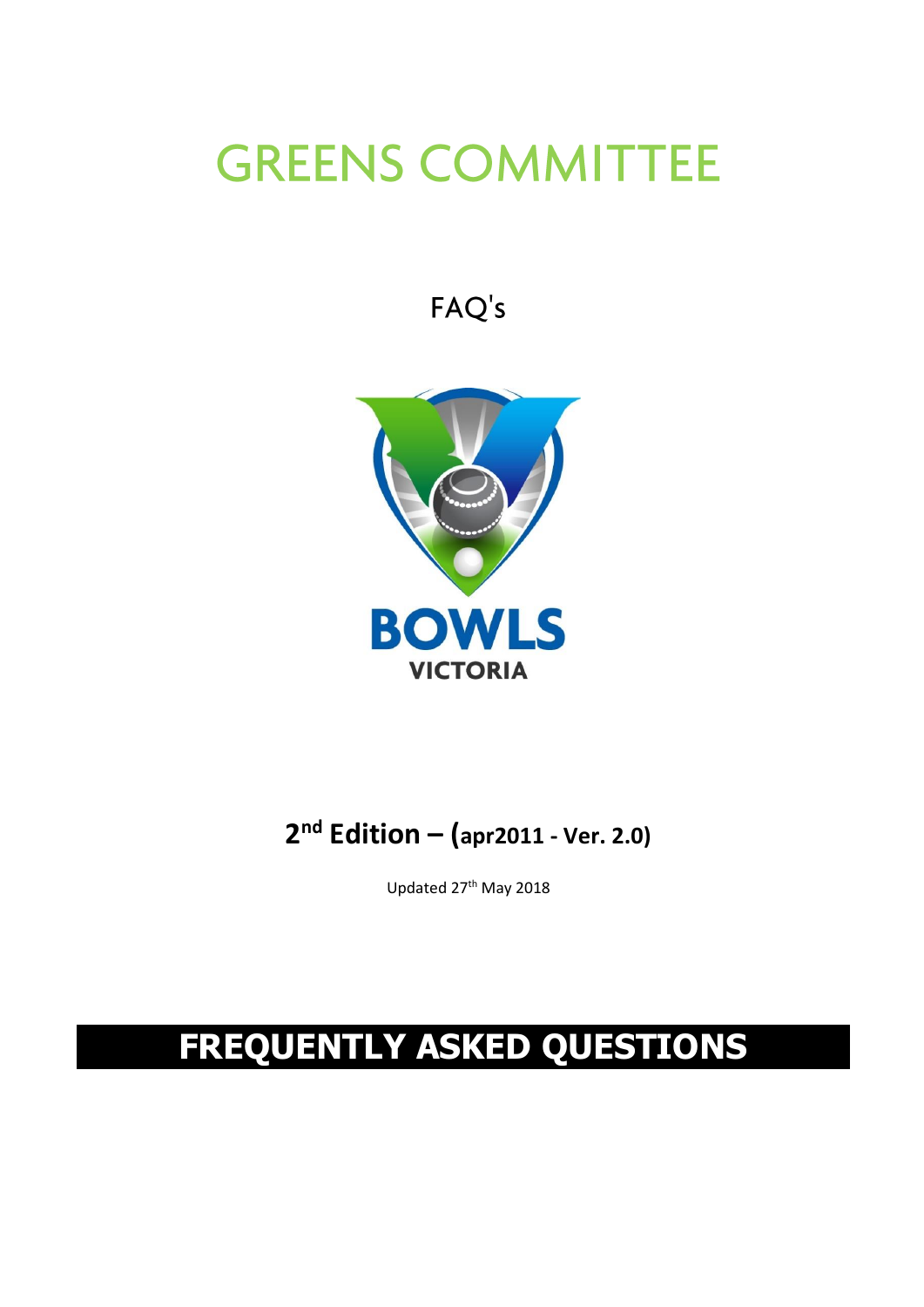

## **FREQUENTLY ASKED QUESTIONS**

#### **SOME QUESTIONS SIMPLY CROP UP MORE OFTEN THAN OTHERS, SO, BEFORE HOURS ARE SPENT TEARING YOUR HAIR OUT, CHECK WHETHER THE ANSWER IS AVAILABLE HERE.**

#### **ANY REFERENCES TO RVBA &/OR VLBA WITHIN THIS DOCUMENT REMAIN APPLICABLE TO BOWLS VICTORIA**

#### **PLEASE NOTE: TOPICS ARE LISTED ALPHABETICALLY AS FAR AS POSSIBLE FOR EASE OF LOOKING UP.**

**IF VIEWING PAGES ON COMPUTER A "FIND BOX" SHOULD BE AVAILABLE, OR A SEARCH DIALOGUE BOX CAN BE ACTIVATED BY PRESSING "CTRL+F"** 

#### **THIS DOCUMENT HAS BEEN COMPILED IN GOOD FAITH AND CANNOT COVER EVERY SITUATION.**

#### **IF YOUR QUERY ISN'T COVERED HERE FURTHER REFERENCE TO THE GREENS COMMITTEE SHOULD BE ABLE TO RESOLVE IT.**

#### **ANY FURTHER TOPICS CONSIDERED WORTHY OF INCLUSION IN THIS DOCUMENT WILL BE WELCOMED BY THE GREENS COMMITTEE**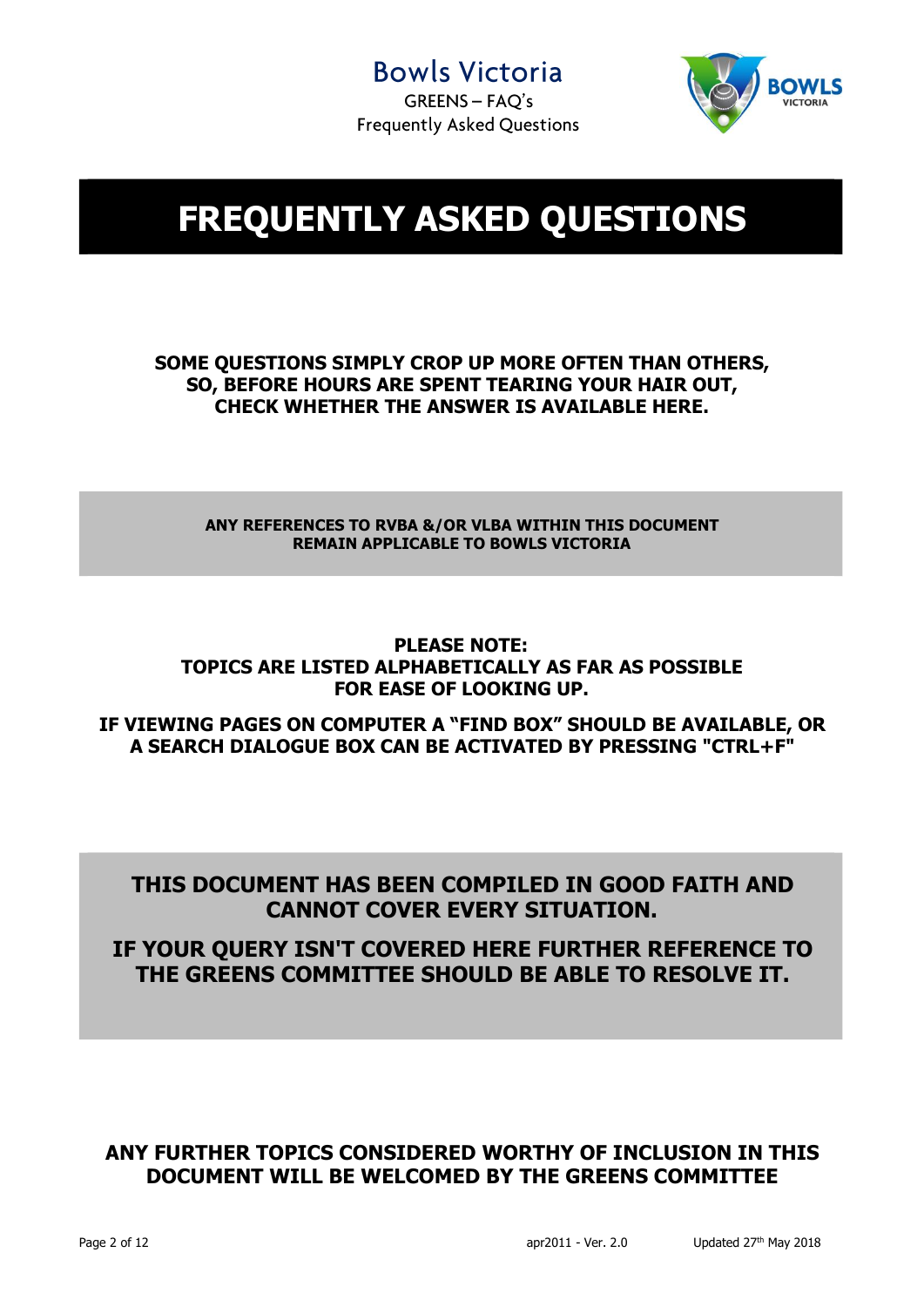



| No.            | <b>Subject</b>                                                                                | <b>Comment</b>                                                                                                                                                                                                                                                                                                                                                                                                 |  |
|----------------|-----------------------------------------------------------------------------------------------|----------------------------------------------------------------------------------------------------------------------------------------------------------------------------------------------------------------------------------------------------------------------------------------------------------------------------------------------------------------------------------------------------------------|--|
| 1              | Bank height                                                                                   | The minimum height is 230mm as per Law 48.2.<br>(Note that there is no maximum)                                                                                                                                                                                                                                                                                                                                |  |
| $\overline{2}$ | Boundary pegs                                                                                 | On the top of the bank should not be more than 100<br>millimetres back from its face.<br>Law 49.2.2                                                                                                                                                                                                                                                                                                            |  |
| 3              | Boundary pegs - "loose" on top of the<br>bank.                                                | A "locating" pin should be used with pegs.                                                                                                                                                                                                                                                                                                                                                                     |  |
| $\overline{4}$ | Boundary pegs - height                                                                        | 600mm min. for fixed, no height limitation for flexible<br>pegs. Law 49.4.2                                                                                                                                                                                                                                                                                                                                    |  |
| 5              | Boundary pegs - height of fixed?                                                              | Fixed pegs should be not less than 600 millimetres high<br>as per Law 49.4.2 (page 69 of Law Book - Jan 2015)                                                                                                                                                                                                                                                                                                  |  |
| 6              | Boundary pegs - Indoor Green                                                                  | On an indoor green should be fixed to face of bank as<br>per Law 49.3.1                                                                                                                                                                                                                                                                                                                                        |  |
| $\overline{7}$ | Boundary Pegs - Outside rink                                                                  | The boundary pegs for an outside rink should be: -<br>at least 600 millimetres from the side ditch for<br>outdoor play, Law 49.6.1; and<br>- at least 460 millimetres from the side ditch for<br>indoor play, Law 49.6.2                                                                                                                                                                                       |  |
| 8              | <b>Bowls Assist Posts</b>                                                                     | A supplier is listed on page 64 of the 2010/2011 Club<br>Guide.                                                                                                                                                                                                                                                                                                                                                |  |
| 9              | Carpet pile<br>When new 35mm carpet in a roll is<br>unrolled about 3 metres the pile is flat. | Once it is rolled out, placed in the sun & brushed up<br>the pile should stand up & be satisfactory but will<br>flatten out with foot traffic & will need to be brushed<br>up periodically.                                                                                                                                                                                                                    |  |
| 10             | Centre line - synthetic green - marking                                                       | Reference should be made to installer but an "Artline"<br>70 marker" appears to be suitable for this purpose. A<br>chalk spray product is also available but the chalk<br>line marked doesn't last a long time.                                                                                                                                                                                                |  |
| 11             | Centre line of rink                                                                           | Refer Law 49.13 & Appendix B.2.1<br>While "can" in this law makes a centre line optional,<br>Bowls Victoria prefers that a centre line be marked on<br>the green to assist players to place the mat. Ideally,<br>and in simple terms, this means that the centre line<br>of each rink can be marked along the surface of the<br>green starting 2 metres from each end ditch for a<br>distance of 4 - 6 metres) |  |
| 12             | Centre line on rinks                                                                          | Bowls Victoria prefers 4 - 6 metres extending from 2-<br>metre mark at each end of the rink.                                                                                                                                                                                                                                                                                                                   |  |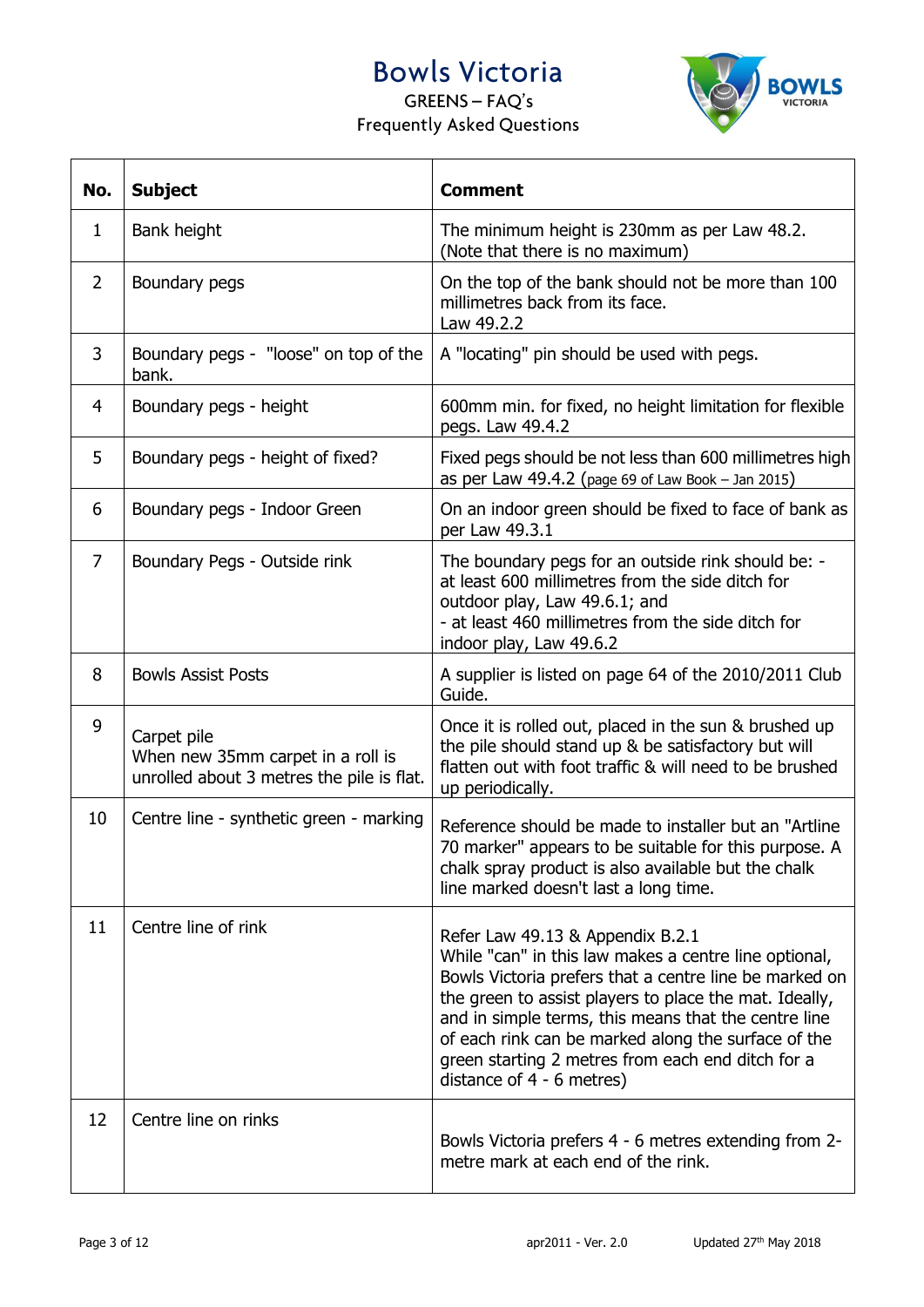

| No. | <b>Subject</b>                                                                                          | <b>Comment</b>                                                                                                                                                                                                              |
|-----|---------------------------------------------------------------------------------------------------------|-----------------------------------------------------------------------------------------------------------------------------------------------------------------------------------------------------------------------------|
| 13  | Centre lines<br>Do centre lines need to be<br>marked on green & if so is it OK<br>to have spaced dots.  | Under the Laws of the Sport of Bowls it is optional but it is<br>preferred that this is done. Accordingly, considered OK for<br>dots (due to optional). Appendix<br>B.2.1 refers.<br>(A Checklist is available on website). |
| 15  | Couch grass greens<br>Is any information available<br>from Bowls Victoria?                              | Articles on file are currently being rewritten to reflect the<br>latest information, particularly in relation to chemicals, etc.                                                                                            |
| 16  | Direction of Play<br>Can the Greenkeeper stipulate<br>the direction of play for practice<br>or pennant? | Yes. Club rules may cover this but, in any case club<br>executive needs to support any of his decisions which are<br>aimed at preserving green.                                                                             |
| 17  | Distance marks on side banks                                                                            | These should be in accordance with Law 49.12 & Appendix<br>B.4.1, i.e. 2 metres & 23 metres from end ditches.                                                                                                               |
| 18  | Ditch Gauge                                                                                             | An item used by Greens Inspectors for checking the width of<br>ditches & the height of banks.                                                                                                                               |
| 19  | Ditch widths                                                                                            | 200mm minimum & 380mm maximum as per Law<br>47.2.1 of the Laws of the Sport of Bowls                                                                                                                                        |
| 20  | Ditches - Holding<br>Surface Can synthetic<br>carpet be used in<br>ditches?                             | Yes.<br>Refer to correspondence on website:<br>http://www.bowlsvic.org.au/Portals/7/Documents/<br>Holding_Surface_in_Ditches_MSC115-08.pdf                                                                                  |
| 21  | Dump mats<br>(Not to be confused with<br>Groundsheets)                                                  | Suitable size appears to be approx. 80 - 100 centimetres<br>wide at the rear, approximately 160 -<br>180 centimetres wide at the front and be approximately 180<br>centimetres in length.                                   |
| 22  | Grants                                                                                                  | Refer to Bowls Victoria Development Team members for<br>latest information & availability.                                                                                                                                  |
| 23  | Green - Advice of Proposed<br>New or Reconstructed Green                                                | Available from website:<br>https://www.bowlsvic.org.au/wp-<br>content/uploads/sites/4/2019/01/Advice-Form-New-or-<br>Reconstruction-of-Green-July-2014.pdf                                                                  |
| 24  | Green - Grass - New or<br>Reconstructed Does it need<br>approval or to be inspected?                    | If only a new top, the green will not need to be inspected.<br>If reconstructed from drains up the green will require<br>inspection.                                                                                        |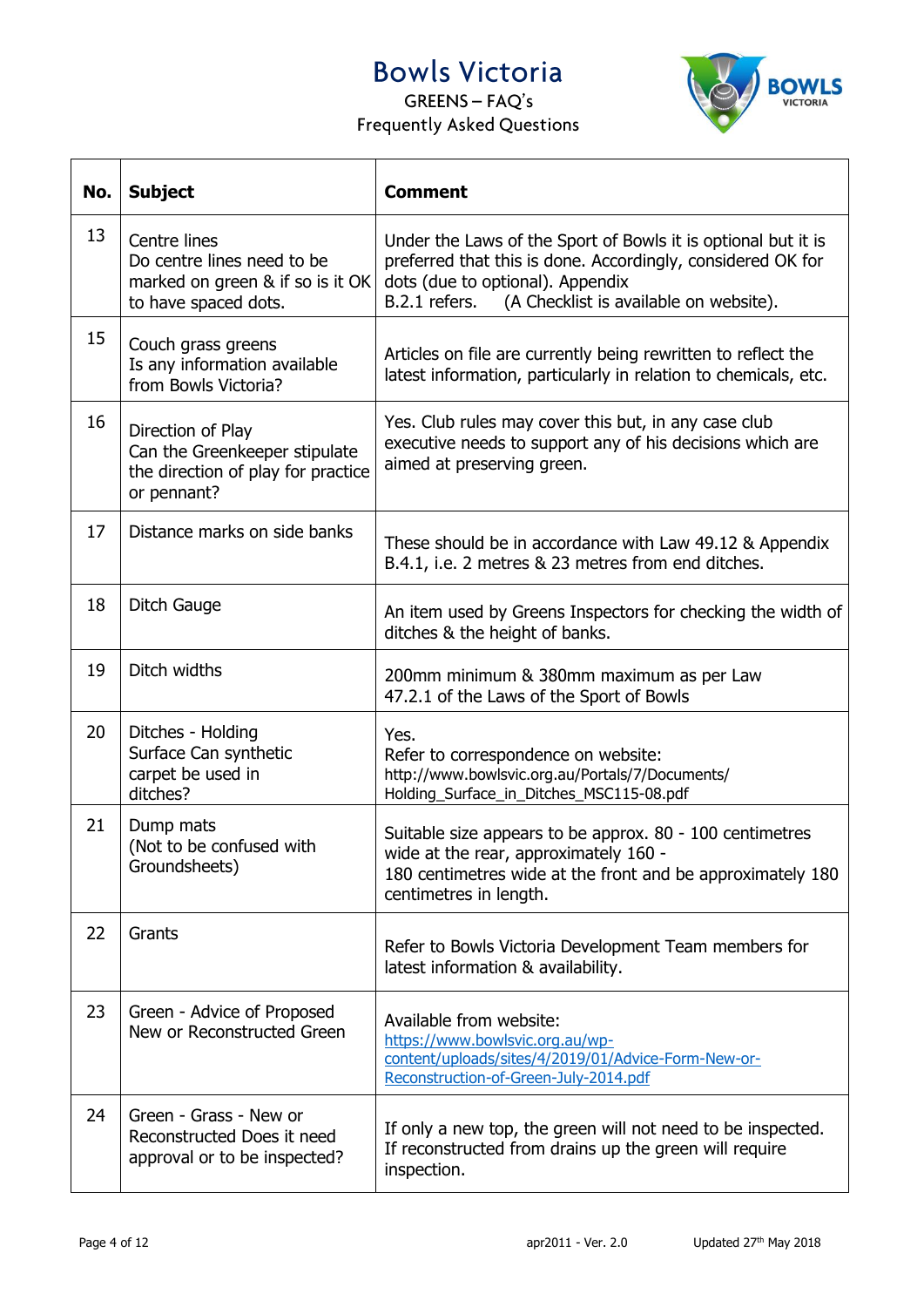

| No. | <b>Subject</b>                                                                       | <b>Comment</b>                                                                                                                                                                                                                                                                                                                                                                                                                                                                                                       |  |
|-----|--------------------------------------------------------------------------------------|----------------------------------------------------------------------------------------------------------------------------------------------------------------------------------------------------------------------------------------------------------------------------------------------------------------------------------------------------------------------------------------------------------------------------------------------------------------------------------------------------------------------|--|
| 25  | Green - Interim approval                                                             | Interim approval may be granted prior to formal<br>inspection if Greens Committee is unable to arrange<br>a timely inspection.                                                                                                                                                                                                                                                                                                                                                                                       |  |
| 26  | Green - New or Reconstructed -<br><b>Checklist</b>                                   | Available from website                                                                                                                                                                                                                                                                                                                                                                                                                                                                                               |  |
| 27  | Green - Synthetic - New or<br>replacement<br>Does it need approval?                  | Prior approval not required but will need to advise<br>Bowls Victoria when new or replacement of carpet is<br>completed so that an inspection can be arranged.<br>An Advice form "New or Reconstructed Green<br>Report" is available on the website                                                                                                                                                                                                                                                                  |  |
| 28  | Green approval                                                                       | Pennant points may be lost if green is played on prior<br>to being approved by Greens Committee.                                                                                                                                                                                                                                                                                                                                                                                                                     |  |
| 29  | <b>Green Information</b>                                                             | Various information is available from website.                                                                                                                                                                                                                                                                                                                                                                                                                                                                       |  |
| 30  | Green Inspectors Information Kit, and<br><b>Question Paper</b>                       | Available for Greens Inspectors to enable issue of a<br>certificate that outlines their role when inspecting<br>greens.<br>Information kits are held at Bowls Victoria.                                                                                                                                                                                                                                                                                                                                              |  |
| 31  | Green Maintenance costs<br>Is there a standard or guidelines for<br>greens expenses? | No. Expenses would be dictated by individual<br>Greenkeeper's maintenance procedures and the<br>condition of the green.                                                                                                                                                                                                                                                                                                                                                                                              |  |
| 32  | Green orientation<br>Is there a specific orientation for a<br>bowling green?         | While most clubs have their greens set up for play in<br>a north/south direction there is no rule or law<br>regarding orientation.                                                                                                                                                                                                                                                                                                                                                                                   |  |
| 33  | <b>Green Renovation</b><br>Is renovation of a green an asset or<br>expense item?     | This would be an expense item in refurbishing green<br>which would return asset (green) to a more positive<br>value. However, this is a bit nebulous as most clubs<br>are "not for profit" and not subject to taxation.                                                                                                                                                                                                                                                                                              |  |
| 34  | Green requirements<br>Competition green - 4 rinks.                                   | Section 2 of Laws of the Sport of Bowls sets out the<br>requirements for the green, ditch & banks, but<br>pennant normally requires 4 rinks to accommodate a<br>side of four teams: 4 rinks with a minimum width of<br>4.3 metres; length of the green in the direction of<br>play between 31 metres and 40 metres; the<br>boundary pegs of an outside rink at least 600<br>millimetres from the side ditch.<br>Otherwise, the Laws cover what is needed except<br>that threads are not used on greens in Australia. |  |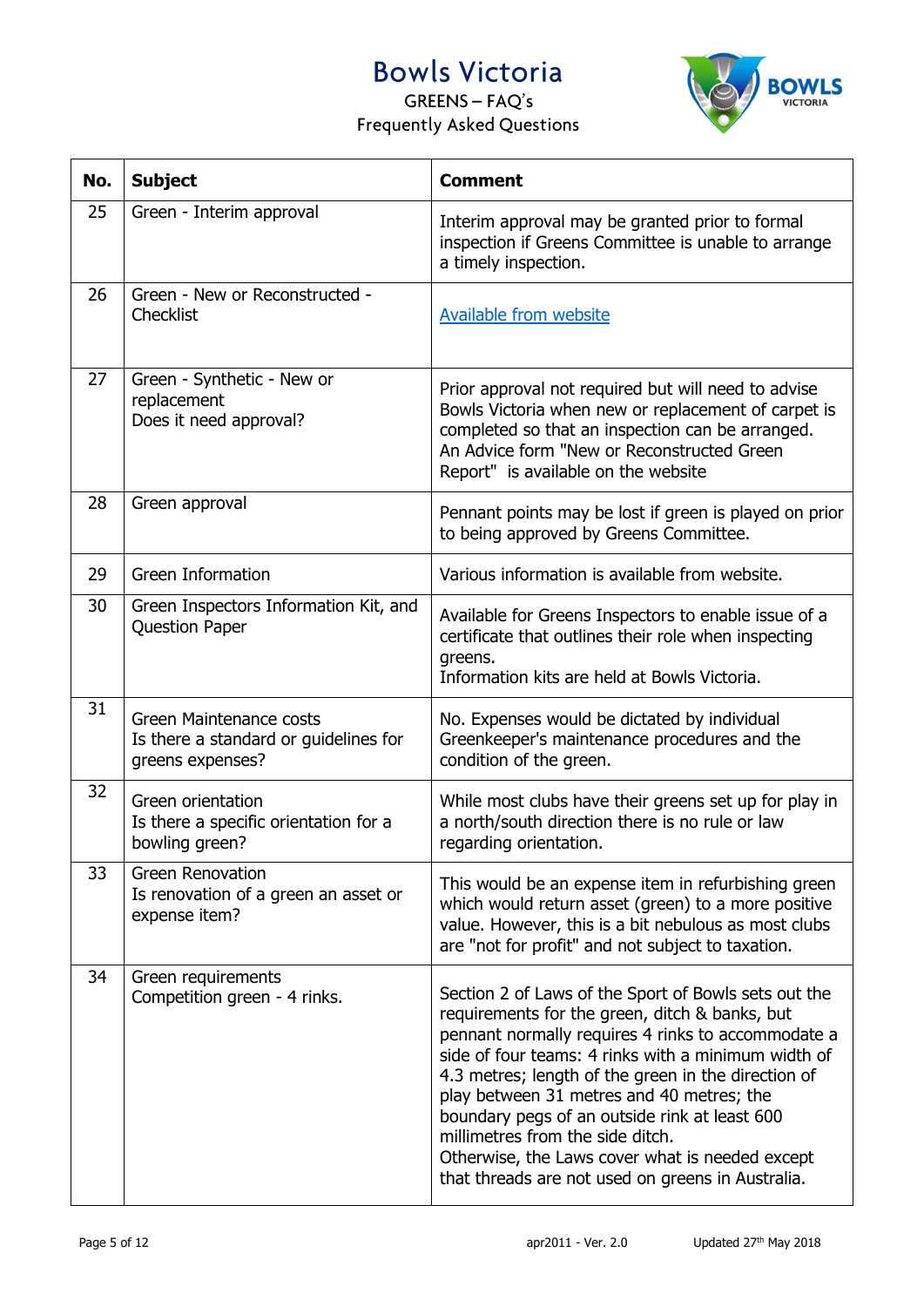

| No. | <b>Subject</b>                                                                                                                            | <b>Comment</b>                                                                                                                                                                                                                                                                                                                                                                                                                                                                                                                                                                                                    |
|-----|-------------------------------------------------------------------------------------------------------------------------------------------|-------------------------------------------------------------------------------------------------------------------------------------------------------------------------------------------------------------------------------------------------------------------------------------------------------------------------------------------------------------------------------------------------------------------------------------------------------------------------------------------------------------------------------------------------------------------------------------------------------------------|
| 35  | Green surrounds<br>Are there any guidelines or<br>restrictions on green surrounds,<br>e.g. concrete, carpet, grass,<br>paving tiles, etc? | No. Would be a club decision.                                                                                                                                                                                                                                                                                                                                                                                                                                                                                                                                                                                     |
| 36  | <b>Green Watering</b><br>Is it permissible to water in a<br>new tif dwarf green?                                                          | Reference should be made to relevant Water Authority for<br>latest information to ensure current restrictions or Water<br>Conservation Plan are observed unless bore or dam water is<br>available for use.                                                                                                                                                                                                                                                                                                                                                                                                        |
| 37  | Green<br>Approval                                                                                                                         | Bowls Victoria initial approval of the green is required to<br>cover Pennant & Championship events but is not required<br>for local tournaments pending formal inspection/approval of<br>a new or reconstructed green.                                                                                                                                                                                                                                                                                                                                                                                            |
| 38  | Greenkeeper<br>Is there a model contract & Job<br>Description for a Contract<br>Greenkeeper?                                              | There cannot be a model contract as all greens are<br>different.                                                                                                                                                                                                                                                                                                                                                                                                                                                                                                                                                  |
| 39  | Greens Chairman (Country)/<br>Committee<br>Can play be authorised on<br>specific rinks or does it need to<br>be the whole green?          | Authorisation can be for specific rinks only.                                                                                                                                                                                                                                                                                                                                                                                                                                                                                                                                                                     |
| 40  | <b>Greens Construction</b>                                                                                                                | "Bowling Green - Construction Guidelines"                                                                                                                                                                                                                                                                                                                                                                                                                                                                                                                                                                         |
| 41  | Groundsheets                                                                                                                              | As per Rule for Competition 5A(ii) the use of groundsheets<br>for pennant or above games shall not be permitted. Rule<br>21.2 should still apply to any individual who is dumping, in<br>which case a dump mat for that individual should be used.<br>There are no specific guidelines for the size of "dump mats"<br>which are usually manufactured by a talented club member<br>but a serviceable mat would be approximately 80 - 100<br>centimetres wide at the rear, approximately 160 - 180<br>centimetres wide at the front and be approximately 180<br>centimetres in length.<br>(Refer also to Dump Mats) |
| 42  | Holding Surface in Ditches                                                                                                                | MSC No. 0115/08 dated 23 October 2008 refers and is<br>available from the website.                                                                                                                                                                                                                                                                                                                                                                                                                                                                                                                                |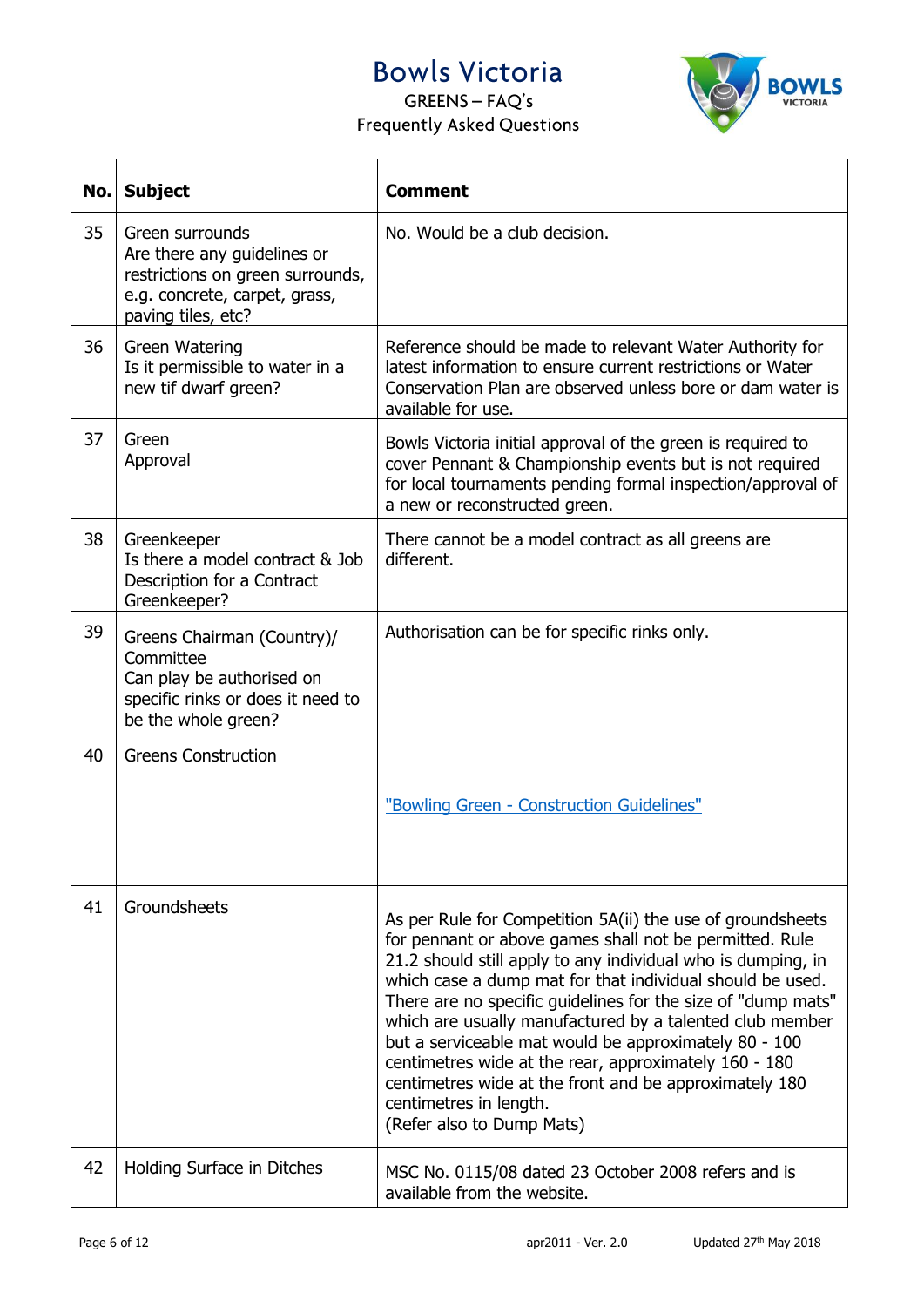



| No. | <b>Subject</b>                                                                                                                                                           | <b>Comment</b>                                                                                                                                                                                                                                                                                                                                                                                                                                                                       |
|-----|--------------------------------------------------------------------------------------------------------------------------------------------------------------------------|--------------------------------------------------------------------------------------------------------------------------------------------------------------------------------------------------------------------------------------------------------------------------------------------------------------------------------------------------------------------------------------------------------------------------------------------------------------------------------------|
| 43  | <b>Jacks</b><br>Do heavy jacks need to be used on<br>synthetic greens?                                                                                                   | Yes.<br>Law 51.3 - For outdoor synthetic greens and indoor<br>greens, the jack should: measure between 63<br>millimetres and 67 millimetres across (the<br>diameter); and weigh between 382 grams and 453<br>grams.                                                                                                                                                                                                                                                                  |
| 46  | Lighting Standards for Bowling Greens                                                                                                                                    | Bowls Victoria doesn't have standards but rather<br>depends on installers/contractors qualified to carry<br>out such works.<br>However, reference can be made to: Australian<br>Standard Guide to Sports Lighting - Part 2.8:<br>Specific Recommendations - Bowling Greens.<br>Published by Standards Australia (Standards<br>Association of Australia), website:<br>https://www.bowlsvic.org.au/wp-<br>content/uploads/sites/4/2019/01/Lighting_Standards-<br>2560.2.8-2007 A1 .pdf |
| 47  | Logo on green<br>Use of club logo for 50th Anniversary<br>or other special events                                                                                        | Logo can't be placed on rink playing surface - Section<br>7 of Council Decisions.<br>Also, it can't be permanent as only the sponsor of the<br>day can be shown.<br>(Refer also to "Sponsorship logo )                                                                                                                                                                                                                                                                               |
| 48  | <b>Maintenance Manual</b>                                                                                                                                                | Should be available from respective installer.                                                                                                                                                                                                                                                                                                                                                                                                                                       |
| 49  | Pace of Green<br>Prior belief or knowledge that a green<br>may be running over 18 seconds.                                                                               | Can lodge a written complaint subsequent to the<br>game but must play or else they can lose their<br>points.                                                                                                                                                                                                                                                                                                                                                                         |
| 50  | Pace of Green<br>What is the procedure if already timed<br>at say 16.5 seconds & can a request<br>be made to retime the green and<br>what happens if outside guidelines? | Recommended pace is 13-17 seconds, as per<br>Pennant Procedure, i.e. Timing by Senior Visiting<br>Side Manager or at least someone from the visiting<br>side. Although 16.5 seconds is within guidelines a<br>request could be made to re-time the green but the<br>club must play and lodge a complaint with Bowls<br>Victoria if deemed appropriate.                                                                                                                               |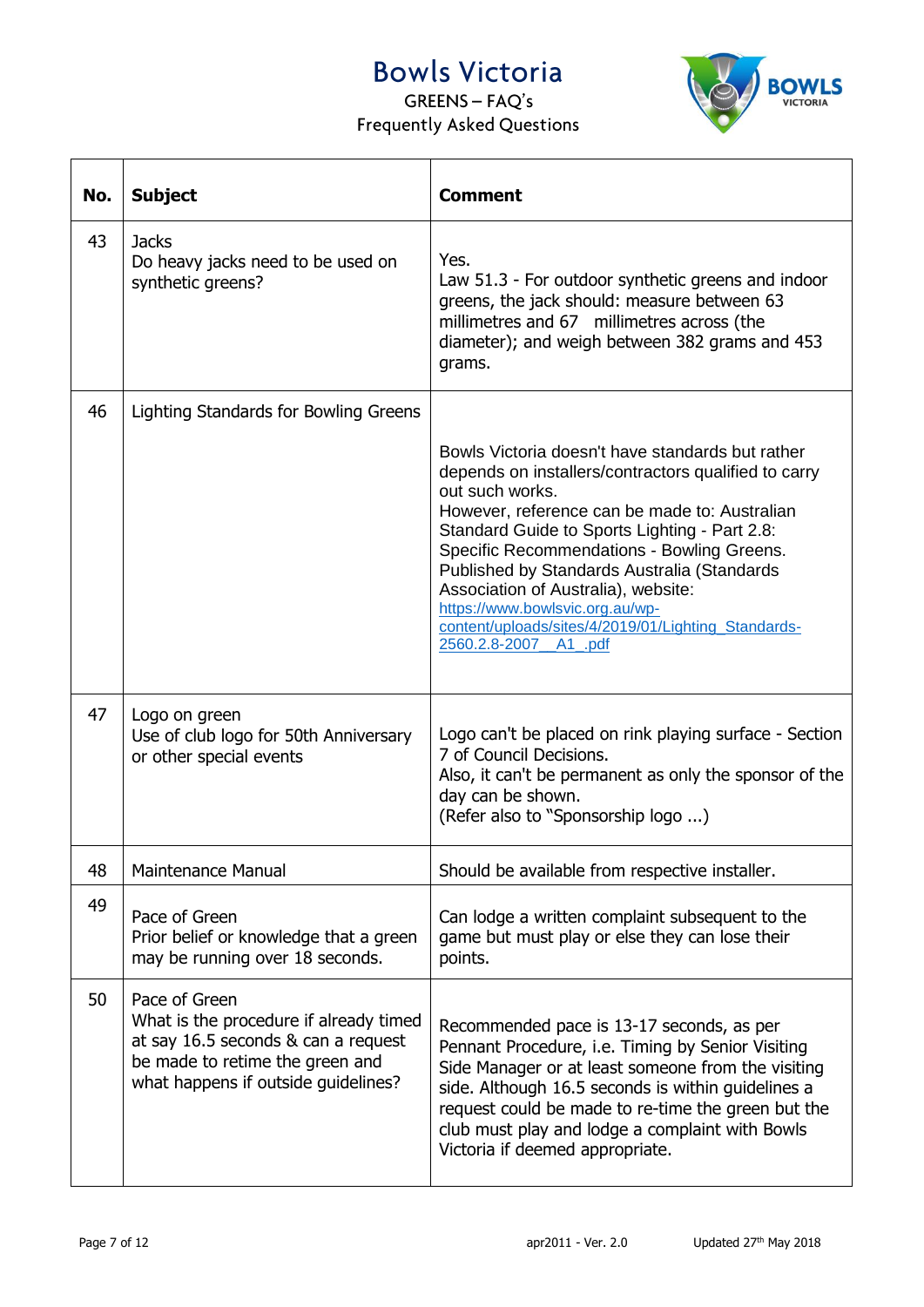



| No. | <b>Subject</b>                                                                                                                                                                                                    | <b>Comment</b>                                                                                                                                                                                                                                                                                                                                                                                                                                 |  |
|-----|-------------------------------------------------------------------------------------------------------------------------------------------------------------------------------------------------------------------|------------------------------------------------------------------------------------------------------------------------------------------------------------------------------------------------------------------------------------------------------------------------------------------------------------------------------------------------------------------------------------------------------------------------------------------------|--|
| 51  | Pace of Greens                                                                                                                                                                                                    | MSC 117/09 dated 4 November 2009 refers, available<br>from the website.                                                                                                                                                                                                                                                                                                                                                                        |  |
| 52  | Pace of Greens - complaint                                                                                                                                                                                        | Needs to be in writing from the club to Bowls Victoria<br>before it can be acted upon.                                                                                                                                                                                                                                                                                                                                                         |  |
| 53  | Pace of Greens<br>Recommended speed = $13 - 17$<br>seconds                                                                                                                                                        | -13 - 17 seconds recommended<br>timing to be in presence of visiting club<br>all matters are contained in correspondence to<br>$\overline{\phantom{a}}$<br>club, particularly Procedure for Pennant which<br>Secretary should hold<br>procedure for Timing of Greens is available<br>from the website.                                                                                                                                         |  |
| 54  | Peg holes                                                                                                                                                                                                         | Boundary & rink numbers can be affixed to face of<br>bank but if on top of bank should be no more than<br>100mm back from its face. Laws 49.2.2 & 49.3.2                                                                                                                                                                                                                                                                                       |  |
| 55  | Play on green - Refuse to Play Can a<br>club refuse to play on a green<br>because it has heard or considers that<br>the green they will be playing on is<br>running outside the guidelines of 13 -<br>17 seconds? | No. This means a walkover is being given.<br>Clubs shouldn't prejudge greens, and Bowls Victoria<br>would need to have more than their sole complaint<br>before considering any action with the club<br>concerned.                                                                                                                                                                                                                             |  |
| 56  | Plinths - galvanised steel                                                                                                                                                                                        | Rounded corners are in order.                                                                                                                                                                                                                                                                                                                                                                                                                  |  |
| 57  | Rainfall Chart                                                                                                                                                                                                    | Available from website.                                                                                                                                                                                                                                                                                                                                                                                                                        |  |
| 58  | Rebound problems                                                                                                                                                                                                  | Can sometimes be alleviated by replacing "old<br>rubber" or placing a timber batten (chamfer) behind<br>the top of the bank surface material.                                                                                                                                                                                                                                                                                                  |  |
| 59  | Rebounding bowls check                                                                                                                                                                                            | Initial test is for a bowl to be delivered from about 6<br>- 10 metres out & if a bowl rebounds from this<br>distance then it is necessary for the Greens<br>Inspector or Tester to go back behind the 21 metre<br>mark & test again.<br>It is suggested that any club that wishes to check for<br>rebounds gets 2 or 3 members to deliver their fastest<br>drives from beyond 21 metres & if there are<br>rebounds implement remedial action. |  |
| 60  | Rink "colour" line (mark)<br>Can rink line (mark) be extended<br>down over edge of bank to assist<br>when rolling the green?                                                                                      | No. Marks should only be on top of the bank. See<br>final sentence of Law 49.12                                                                                                                                                                                                                                                                                                                                                                |  |
| 61  | Rink Markers - Height                                                                                                                                                                                             | Unlike boundary pegs there is no height stipulation<br>for rink markers.                                                                                                                                                                                                                                                                                                                                                                       |  |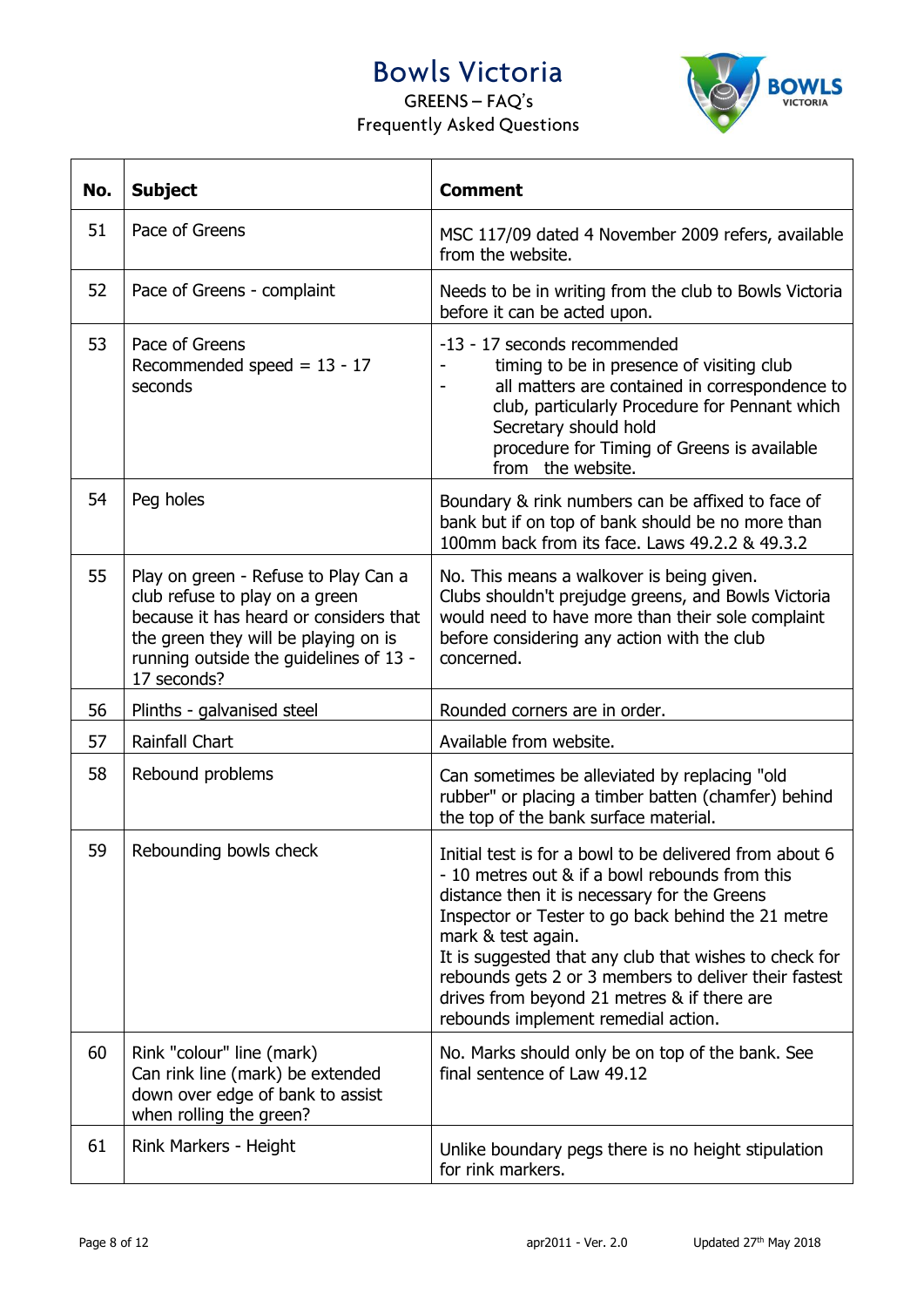

| No. | <b>Subject</b>                                                                                                                                                            | <b>Comment</b>                                                                                                                                                                                                                                     |  |
|-----|---------------------------------------------------------------------------------------------------------------------------------------------------------------------------|----------------------------------------------------------------------------------------------------------------------------------------------------------------------------------------------------------------------------------------------------|--|
| 62  | Rink Markers - on block                                                                                                                                                   | If the rink marker (number or boundary peg) is on a<br>block it needs to have a "locating pin" to ensure that it<br>is positioned correctly.                                                                                                       |  |
| 63  | <b>Rink numbers</b>                                                                                                                                                       | On the top of the bank should not be more than 100<br>millimetres back from its face.<br>Law 49.2.2                                                                                                                                                |  |
| 64  | Rinks of play<br>Club has grass & synthetic greens,<br>can rinks be spread over different<br>types of greens & is there any<br>regulation that must play North/<br>South? | It is in order to split rinks over two greens even<br>though they may be different surfaces & there is no<br>stipulation re direction of play except green must<br>have been approved by Greens Committee for<br>direction of play.                |  |
| 65  | Rinks of play<br>Is it in order for only some rinks on an<br>8-rink green to be approved for play?                                                                        | It is in order to do this rather than restrict a green<br>entirely when a few rinks are playable.                                                                                                                                                  |  |
| 66  | Sign - can "no smoking" sign be<br>painted on green, or painted on ditch<br>banks                                                                                         | No on each point, in line with Council decisions - "Use<br>of logos" Page 7 #47 & latter would be<br>distractive to players (Also, refer to final sentence of<br>Law 49.12)                                                                        |  |
| 67  | Sponsorship logo in the middle of the<br>synthetic green (approx. 6M <sup>2</sup> )                                                                                       | Logo can't be placed on the rink playing surface -<br>Section 7 of Council Decisions.<br>Also, it can't be permanent as only the sponsor of the<br>day can be shown.<br>(Refer also to "Logo on green")                                            |  |
| 68  | Starweed - used in some New Zealand<br>greens                                                                                                                             | Classed as a prohibited weed in Australia and is<br>extremely difficult to eradicate.<br>There is some in a Melbourne bowling green. It is a<br>species of plantain (plantago triandra).                                                           |  |
| 69  | Synthetic carpet<br>Is it possible to install synthetic carpet<br>straight over the top of green surface<br>without removing soil?                                        | Installers advise would need to remove at least<br>100mm to allow for cement stabilised or similar base,<br>and probably install a new drainage system.                                                                                            |  |
| 70  | Synthetic green - sand filled<br>Maintenance & slowing it down.                                                                                                           | In the first instance reference should be made to the<br>installer.<br>However, generally, the most common method is for<br>brushing to be carried out which breaks up the<br>contaminated/compacted sand in the pile and frees<br>up the surface. |  |
| 71  | Synthetic Green Surface levels                                                                                                                                            | In accordance with WB Performance Standards for<br>Flat Green Bowls Surfaces the tolerance for surface<br>levels with greens is $\pm$ 3mm when measured using a<br>3m straight edge.                                                               |  |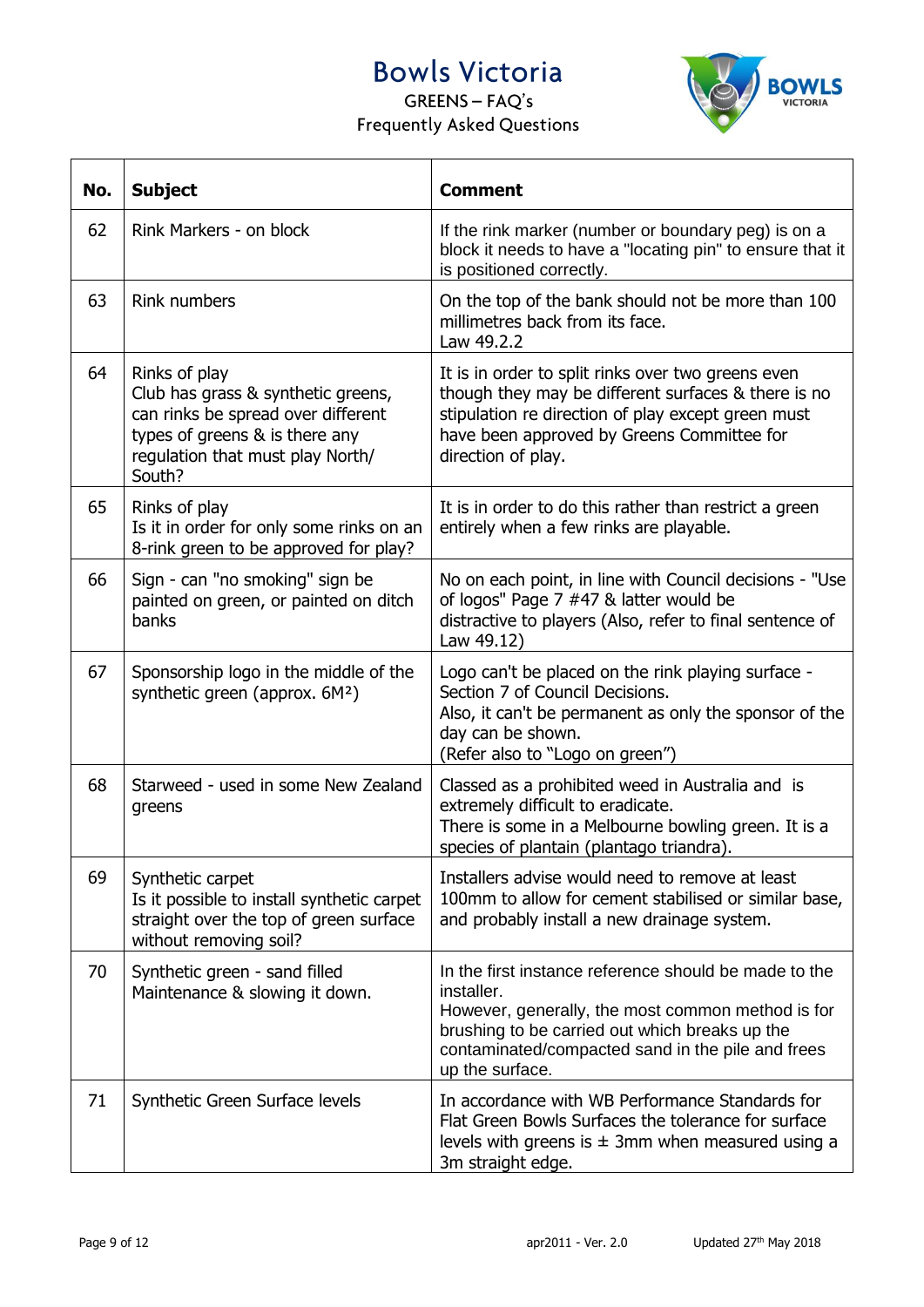

### **Bowls Victoria GREENS – FAQ's Frequently Asked Questions**



| No. | <b>Subject</b>                                                                | <b>Comment</b>                                                                                                                                                                                                                                                                                                                                                                                                                                                                               |
|-----|-------------------------------------------------------------------------------|----------------------------------------------------------------------------------------------------------------------------------------------------------------------------------------------------------------------------------------------------------------------------------------------------------------------------------------------------------------------------------------------------------------------------------------------------------------------------------------------|
| 72  | Synthetic green<br>Regulations concerning installation of<br>a new synthetic. | There are no specific regulations & an Installer will<br>know the procedure to follow.<br>(Bowls Australia are producing guidelines which will be<br>made available to clubs when completed)                                                                                                                                                                                                                                                                                                 |
| 73  | Synthetic Green<br>Water requirements                                         | There are no specific figures available and it is<br>difficult to assess due to many & varied factors but it<br>is generally accepted that a grass bowling green<br>requires somewhere between 15K - 30K litres of<br>water per week but this figure would be significantly<br>less when a synthetic is installed.                                                                                                                                                                           |
| 74  | Synthetic Greens - Listing of Clubs<br>with Synthetic Greens                  |                                                                                                                                                                                                                                                                                                                                                                                                                                                                                              |
| 77  | <b>Synthetic Greens</b><br>Minimum Standards Workshop                         | Bowls Australia are producing guidelines which will be<br>made available to clubs when completed.                                                                                                                                                                                                                                                                                                                                                                                            |
| 78  | Temperature box                                                               | Stevenson Screen weather boxes are mainly used in<br>Country clubs from whom details can be obtained or<br>check the internet.                                                                                                                                                                                                                                                                                                                                                               |
| 79  | Tifdwarf and other couch green<br>installations                               | Some information is available from the Victorian<br>Greenkeepers Association website:<br>http://www.victga.com/                                                                                                                                                                                                                                                                                                                                                                              |
| 80  | Timing of green                                                               | Timing to be in presence of Umpire for day with<br>Senior visiting Side Manager or member of visiting<br>side representative scheduled to play on that green.<br>Procedure contained in correspondence to club,<br>particularly Procedure for Pennant which Secretary<br>should hold.<br>Procedure also loaded on website.<br>Letter needs to be submitted by Club Secretary and<br>speed needs to be consistently outside recommended<br>pace before Greens Committee will take any action. |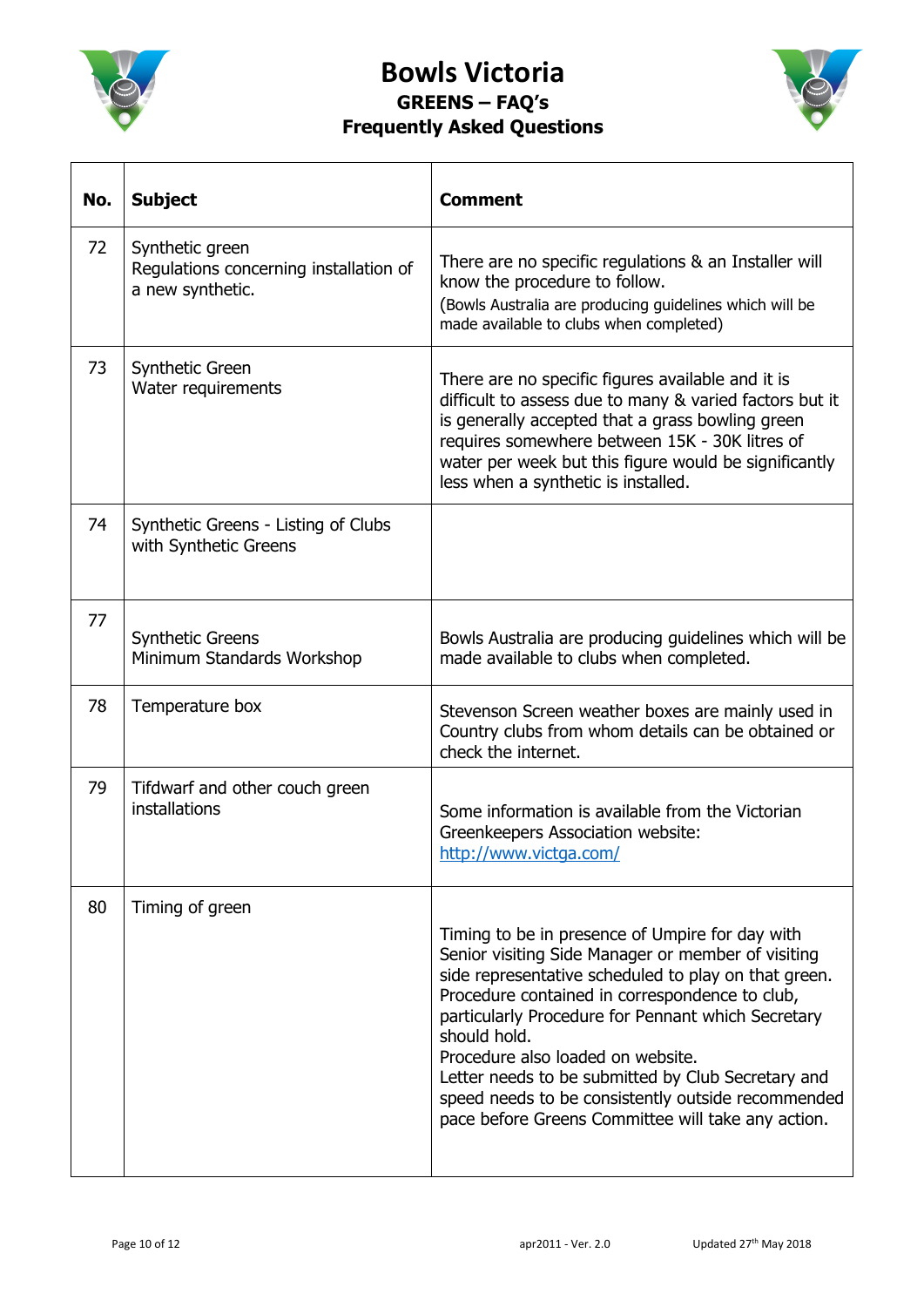

 $\overline{1}$ 

#### **Bowls Victoria GREENS – FAQ's Frequently Asked Questions**

Τ



| No. | <b>Subject</b>                                                                                                                                                                          | <b>Comment</b>                                                                                                                                                                                                                                                                                                                  |
|-----|-----------------------------------------------------------------------------------------------------------------------------------------------------------------------------------------|---------------------------------------------------------------------------------------------------------------------------------------------------------------------------------------------------------------------------------------------------------------------------------------------------------------------------------|
| 81  | Timing of Green<br>Correct procedure - 2<br>managers? Is 13 -17<br>seconds pace of<br>green absolute or<br>recommended and<br>what happens if pace<br>consistently above 18<br>seconds? | This is a duty of the Umpire for the day in conjunction with the Senior<br>visiting Side Manager or a member of the visiting side scheduled to<br>play on that green.<br>13 - 17 seconds is recommended pace of green & if outside guidelines<br>a club can write to Bowls Victoria for investigation or action to be<br>taken. |
| 82  | Timing of Green<br>If greens are timed<br>before the visiting<br>club(s) arrive can they<br>ask for retiming?                                                                           | Yes.                                                                                                                                                                                                                                                                                                                            |
| 83  | Timing of Green<br>Is it compulsory to use<br>the ramp to time their<br>greens or whether the<br>stop watch can be<br>used?                                                             | No. Timing can be done with either the ramp or stopwatch as currently<br>it is not mandatory to use the ramp but optional. (Use of the ramp is<br>not permitted on needlepunch greens).                                                                                                                                         |
| 84  | Timing of Green<br>Needlepunch carpet                                                                                                                                                   | Memo on website advises clubs to use stopwatch on this type of<br>carpet. (use of the ramp is not permitted).                                                                                                                                                                                                                   |
| 85  | <b>Timing Ramp</b>                                                                                                                                                                      | Procedure & chart is loaded on the website:<br>https://www.bowlsvic.org.au/wp-content/uploads/sites/4/2019/01/2013-<br>2014-Timing-Ramp-Proceedures-for-Timing-Greens.pdf                                                                                                                                                       |
| 86  | <b>Timing Ramp</b>                                                                                                                                                                      | MSC 107/08 dated 6 October 2008 refers, available from the website.                                                                                                                                                                                                                                                             |
| 87  | Timing Ramp - Special<br><b>Tape</b>                                                                                                                                                    | The standard "long" tape is used for this purpose.                                                                                                                                                                                                                                                                              |
| 88  | Timing Ramp & Chart<br>Is it used on all types<br>of greens?                                                                                                                            | The ramp has been found to be accurate in timing of grass and sand<br>filled synthetic greens.<br>However, a stopwatch should be used for carpet type greens.                                                                                                                                                                   |
| 89  | Water - Water<br><b>Management Plans</b><br>(WaterMAPs)                                                                                                                                 | Refer to respective Water Retailer.<br>Water Management Plans (MAPs) is available from Yarra Valley<br>website:<br>http://www.yvw.com.au/Home/Inyourbusiness/SavingWat<br>erInYourBusiness/Watermanagementplans/index.htm                                                                                                       |